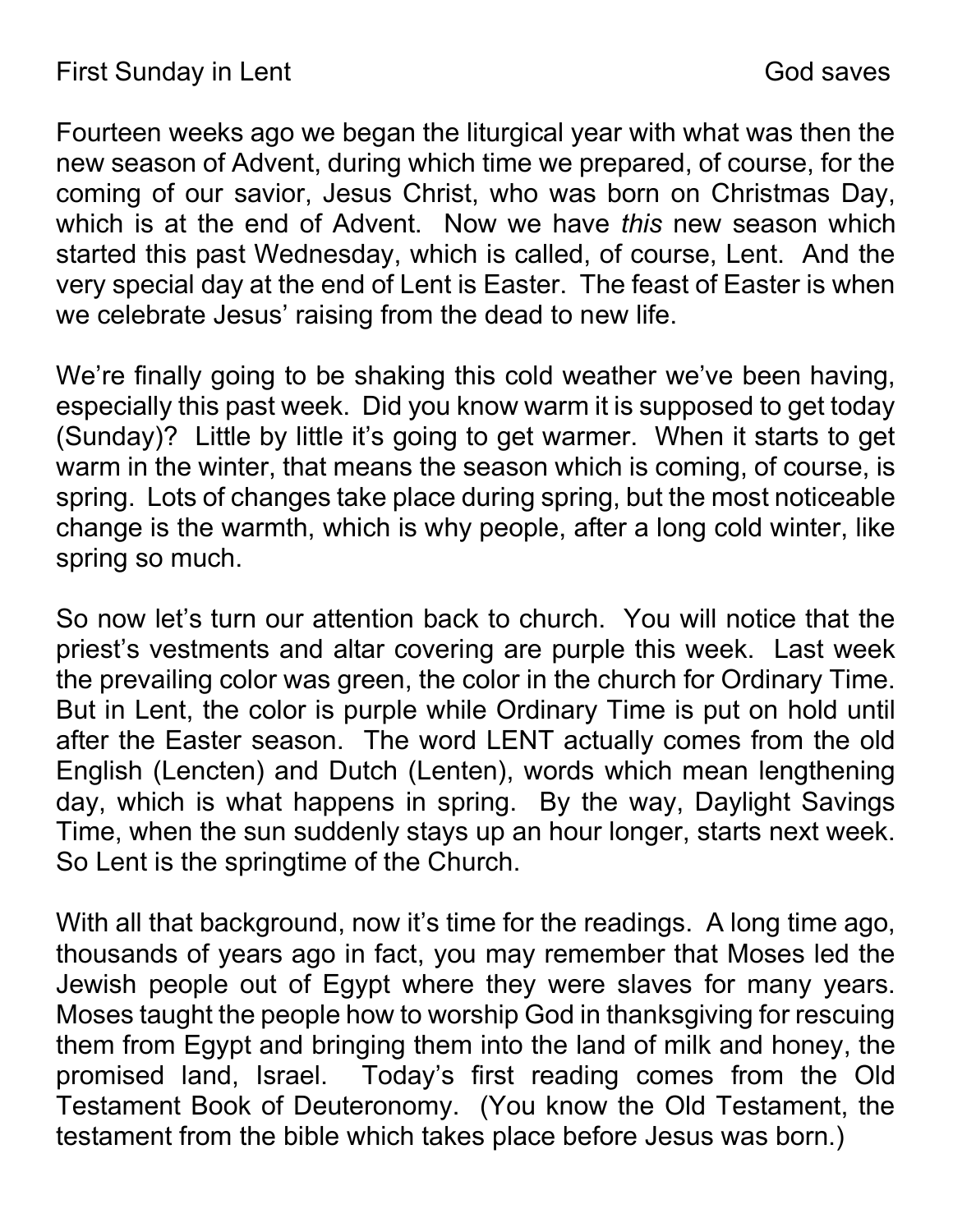A reading from the Book of Deuteronomy (26:4-10).

Moses said to the people: "The priest will take the baskets of grain from your hands and put them in front of the Lord your God. And there, in the presence of the Lord your God, you must say, 'My ancestor was merely a homeless Aramean, who went to live in Egypt. Although his family was small, they became great and powerful, a nation of many people. 'The Egyptians showed no pity! They oppressed our people and were very cruel to us. Then we called out for help to You, the Lord God of our ancestors. You heard our cries and knew that we were in trouble, distressed and oppressed. 'You reached out Your mighty arm and rescued us from slavery in Egypt. You did fearsome things, and You worked miracles and all kinds of wonders. 'You brought us here and gave us this land rich in milk and honey. Now, Lord, I bring to You the best part of the crops that You have given to me.' Then Moses said, "Leave your baskets there in the presence of the Lord your God, and bow down to worship him." The Word of the Lord.

So, Moses is speaking to the Jewish people, the Israelites, whom God had rescued from Egypt, where they were slaves. Moses tells the Israelites, and us too, that we have to remind ourselves of God's love, that He is always present (not just during Lent, by the way), and we need to tell God that this is what we believe. His love leads us out of our slavery to sin, to our land of milk and honey, not Israel, but Jesus' kingdom of heaven.

Today's Psalm, #91, is a prayer of trust in the protective love of God. (There is that word *trust* again, that we spoke about only three weeks ago. Remember, no matter how bad it gets here on earth, all you have to do is *trust* in God and your reward will be great in heaven.)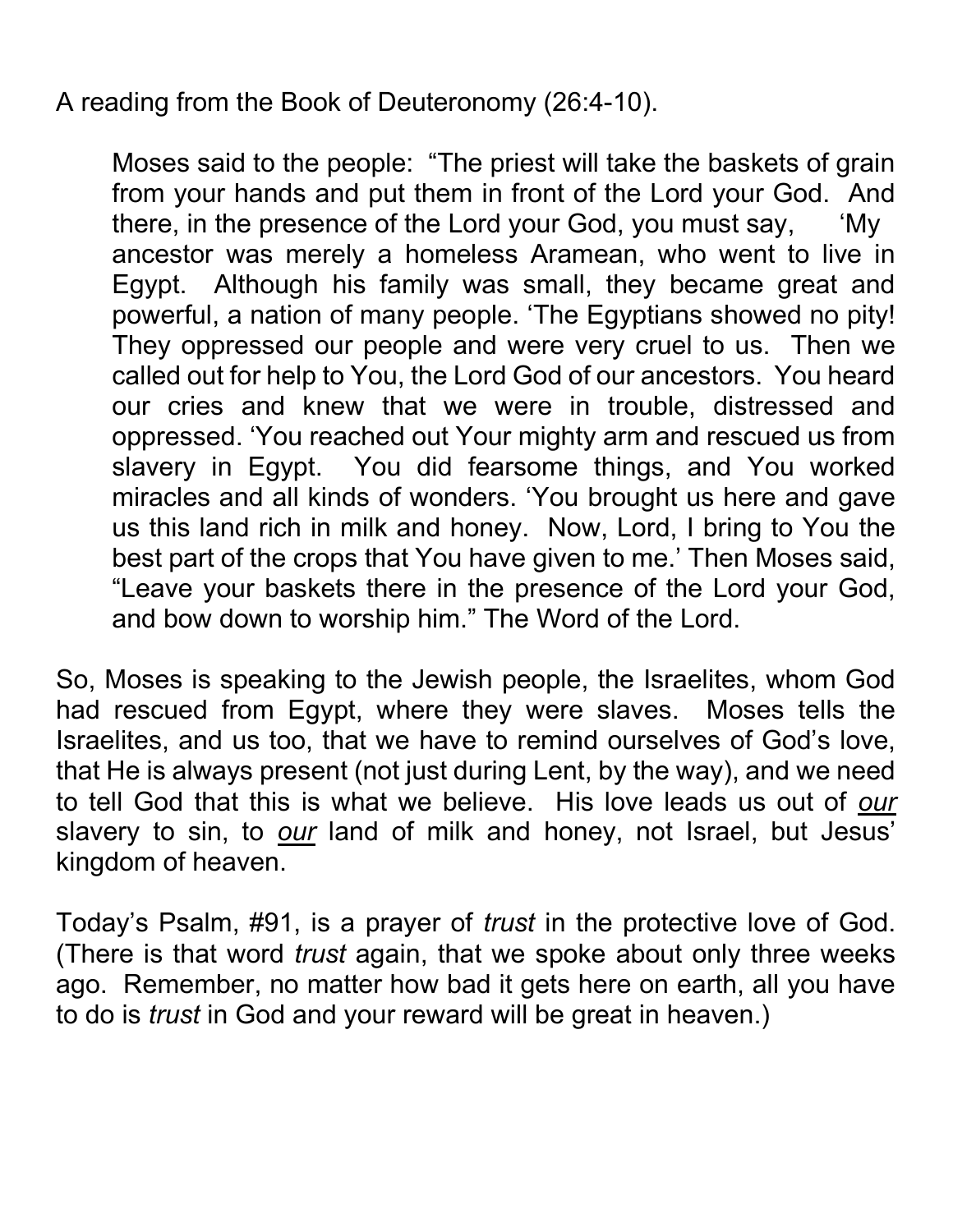Psalm 91:1-2, 10-11

Be with me, Lord, when I am in trouble.

Be with me, Lord, when I am in trouble.

Live in the protection of God Most High and stay in the shadow of God All-Powerful. Then you will say to the Lord, "You are my fortress, my place of safety; You are my God, and I trust You."

Be with me, Lord, when I am in trouble.

No terrible disasters will strike you or your home. God will command His angels to protect you wherever you go.

Be with me, Lord, when I am in trouble.

Isn't that a nice prayer to the Lord? "You are my fortress, my place of safety; You are my God, and I trust You." It might be a good idea to remember this prayer and say it when you are sad or troubled. "You are my fortress, my place of safety; You are my God, and I trust You." Remember that God is always there for you. All you have to do is call out to Him.

Now there is a simple message in the next reading from St. Paul. If we believe in our heart and say out loud that Jesus is Lord and that he was raised from the dead, then we will all be saved.

A reading from the letter of St. Paul to the Romans (10:8-13).

What does Scripture say? "The Word of God is near you. The word of faith is in your mouth and in your heart." Because if you say with your mouth that Jesus is Lord and believe in your heart that God raised Him from the dead, then you will be saved. Because Scripture also says. "No one who believes in Jesus will be put to shame." The same Lord is Lord of all, helping everyone who calls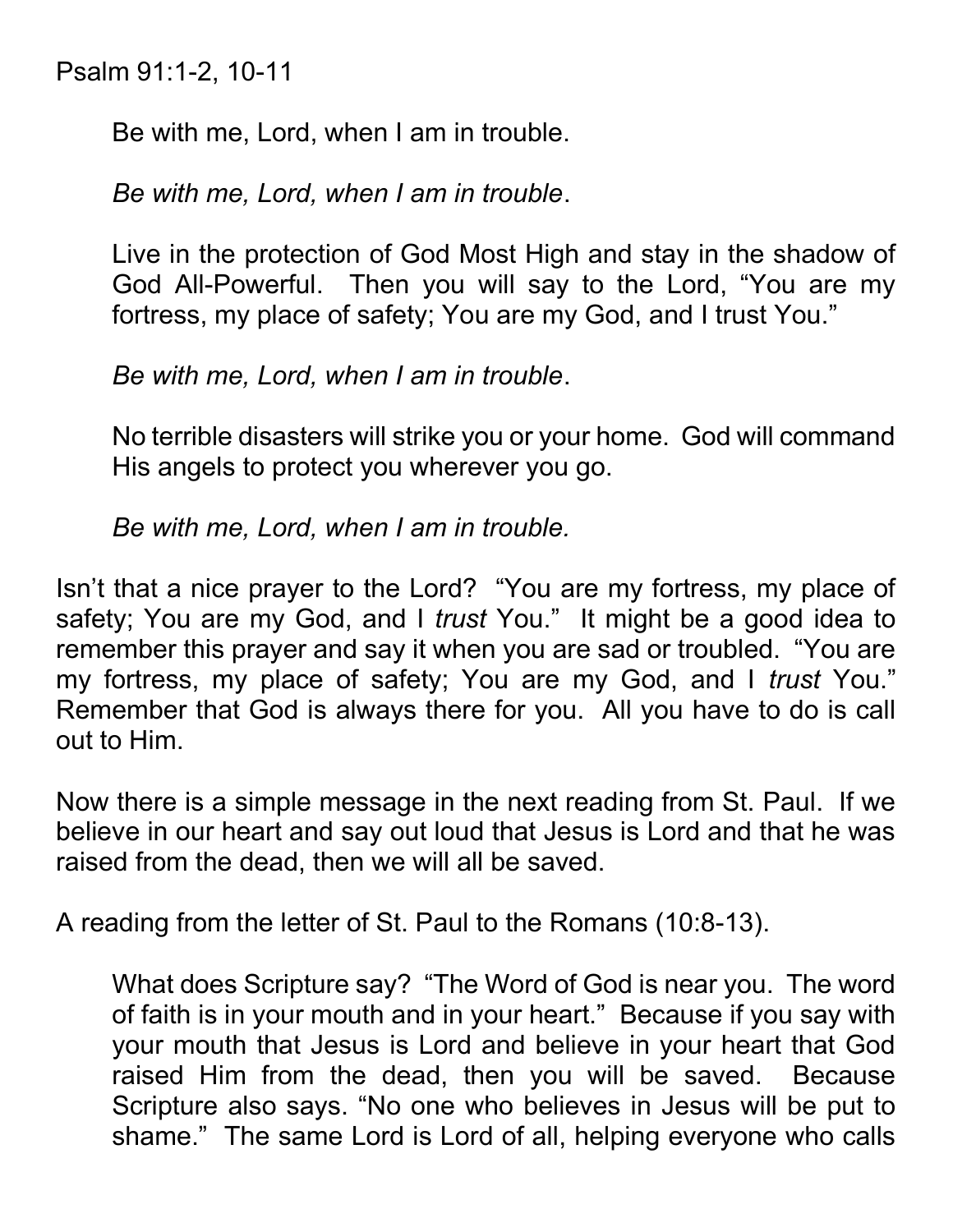to Him for help. Everyone who calls to the Lord for help will be saved. The Word of the Lord.

Paul reminds us that holy scripture tells us about the word of God, that if we say out loud that Jesus is Lord and believe it in our hearts and believe that He was raised from the dead, then He will save us from the slavery of sin, the sin which traps us and blocks us from being one with God. But Moses reminds us and Paul tells us to trust that the Lord will lead us to freedom from that slavery.

Just eight short (very short) weeks ago you may remember when we spoke about Jesus' baptism in the Jordan River. His cousin, John the Baptist, baptized Him with water from the river. And then a dove appeared above Jesus' head and God's voice from heaven said, "You are my own dear son. I am pleased with You." So there were God, the Father, in the form of the voice, God, the Son, in the person of Jesus, and God, the Holy Spirit, in the form of the dove, altogether in one place. This is only one of two times in the bible that all three persons of God were visible in the same place. (Spoiler alert: the other time takes place in next week's gospel.)

Well, after His baptism Jesus chose to go to the desert, led there by the Holy Spirit. What kind of a place is the desert? The desert is a lonely place. Jesus wanted to be alone, to pray, to think, to talk to His father, God, and to listen to Him. Let us listen carefully as St. Luke tells us what happened.

Normally, we say the Alleluia verse before the gospel. However, during Lent we do not say Alleluia. Not until we celebrate the Lord's resurrection on Easter do we say Alleluia again in church.

Glory & praise to You, Lord Jesus Christ.

Glory & praise to You, Lord Jesus Christ.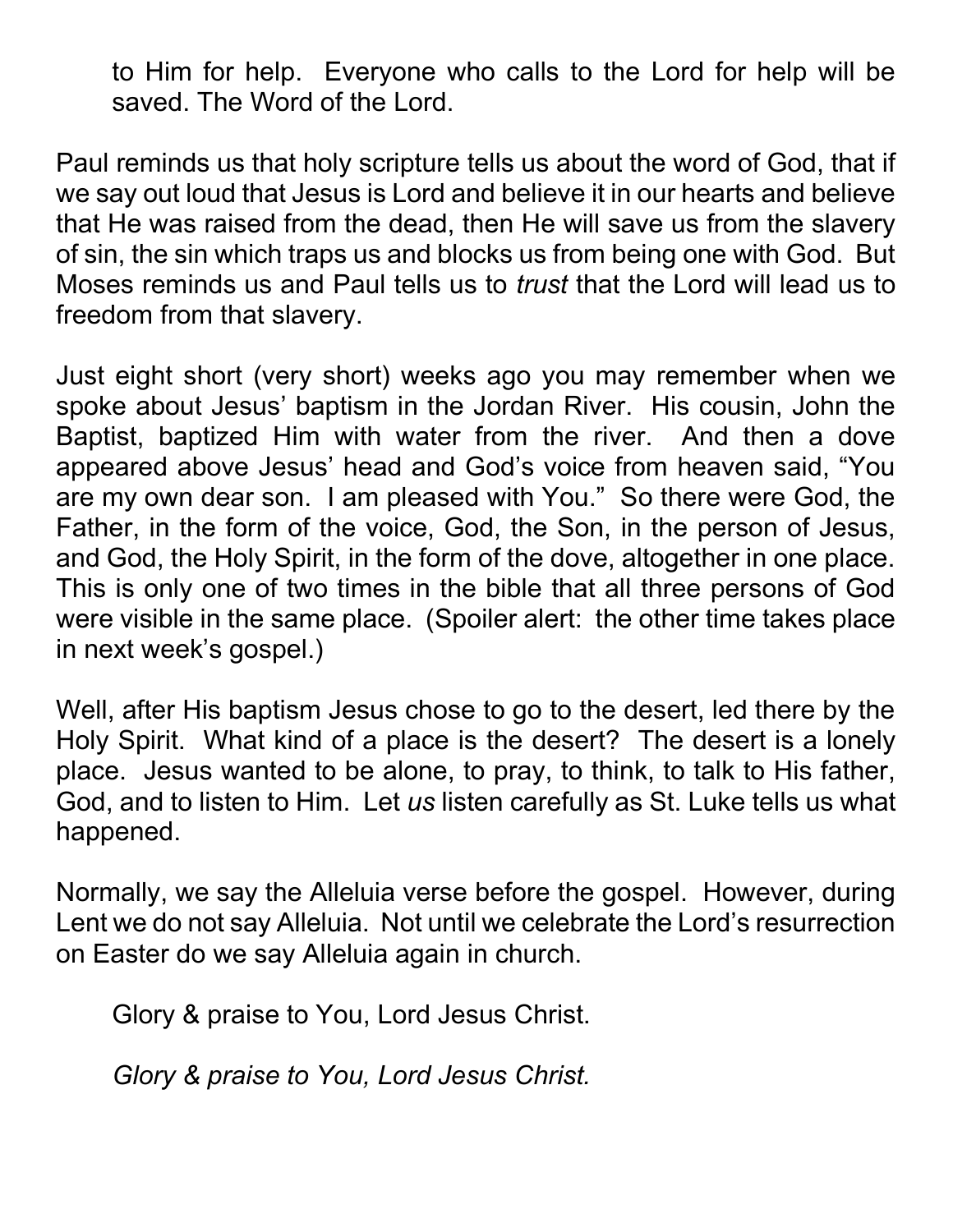No one lives on bread alone, but on every word that comes from the mouth of God.

Glory & praise to You, Lord Jesus Christ.

You should notice when you are at Mass that the gospel reader, as he announces the reading of the gospel, will trace the sign of the cross on his forehead, lips, and heart. And as you respond "Glory to you, O Lord," you too should make the same tracing of the cross on your forehead, lips, and heart.

A reading from the holy gospel according to St. Luke (4:1-13).

When Jesus returned from the Jordan River, the power of the Holy Spirit was with Him, and the Spirit led Him into the desert. For forty days Jesus was tested by the devil, and during that time He went without eating. When it was all over, He was hungry. The devil said to Jesus, "If you are God's Son, tell this stone to turn into bread." Jesus answered, "The Scriptures say, 'No one can live on bread alone.'" Then the devil led Jesus up to a high place and quickly showed him all the nations on earth. The devil said, "I will give all this power and glory to you. It has been given to me, and I can give it to anyone I want to. Just worship me, and you can have it all." (Pause very briefly.) And what do you think? Did Jesus worship the devil?—Of course not. Let's keep listening. So in response to the devil, this time… Jesus said, "The Scriptures say, 'Worship the Lord your God and serve only Him.'" Finally, the devil took Jesus to Jerusalem and had Him stand on top of the temple. The devil said, "If You are God's Son, jump off. The Scriptures say, 'God will tell His angels to take care of You. They will catch You in their arms, and You will not hurt Your feet on the stones.'" Jesus answered, "The Scriptures also say, 'Don't try to test the Lord your God!'" After the devil had finished testing Jesus in every way possible, he left Him, for a while. The gospel of the Lord.